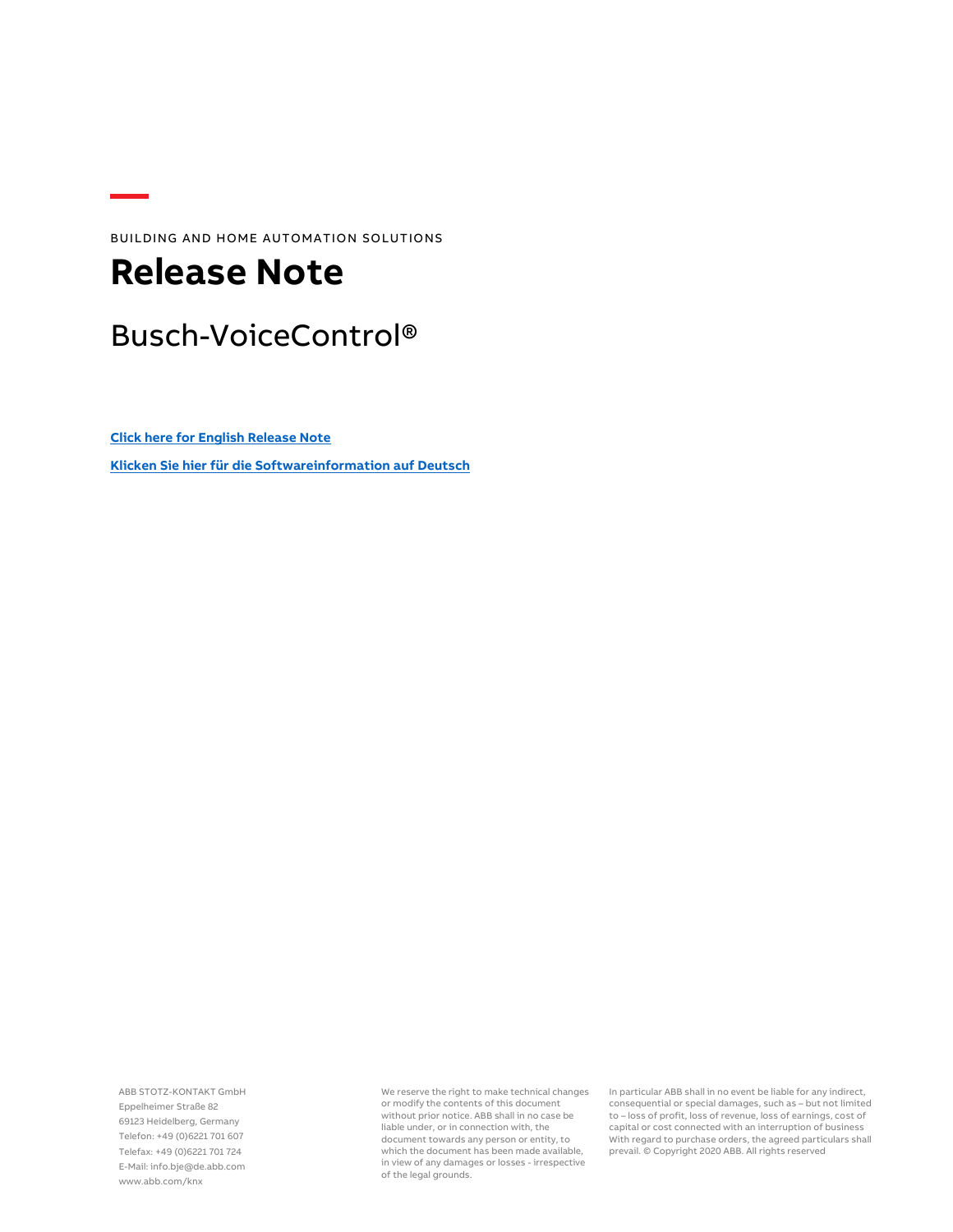BUILDING AND HOME AUTOMATION SOLUTIONS

# <span id="page-1-0"></span>**Release Note**

### Busch-VoiceControl®

Product name Busch-Voice Control®, DIN-rail

Product type  $VCO/S$  99.1(1)

Order code 2CKA006136A0216, 2CKA006136A0217

Latest change Firmware Update, 03/12/2020

New iOS app, 03/12/2020

### Current Status:

| Product type | Order code      | Website | <b>Discovery software</b> | <b>Commisioning App</b> |
|--------------|-----------------|---------|---------------------------|-------------------------|
|              |                 |         | <b>IPFinder Windows</b>   |                         |
|              |                 |         | <b>Download</b>           |                         |
| VCO/S 99.11  | 2CKA006136A0216 | Link    |                           |                         |
|              |                 |         | <b>IPFinder Mac</b>       |                         |
|              |                 |         | <b>Download</b>           | iOS<br><b>Download</b>  |
|              |                 |         | <b>IPFinder Windows</b>   |                         |
|              |                 |         | <b>Download</b>           |                         |
| VCO/S 99.1   | 2CKA006136A0217 | Link    |                           |                         |
|              |                 |         | <b>IPFinder Mac</b>       |                         |
|              |                 |         | <b>Download</b>           |                         |

NOTE:

We recommend to ensure that devices are always installed and operating using the latest firmware and software versions. Claims for defects or damages due to the use of software or firmware versions that have not been kept up-to-date will to be accepted.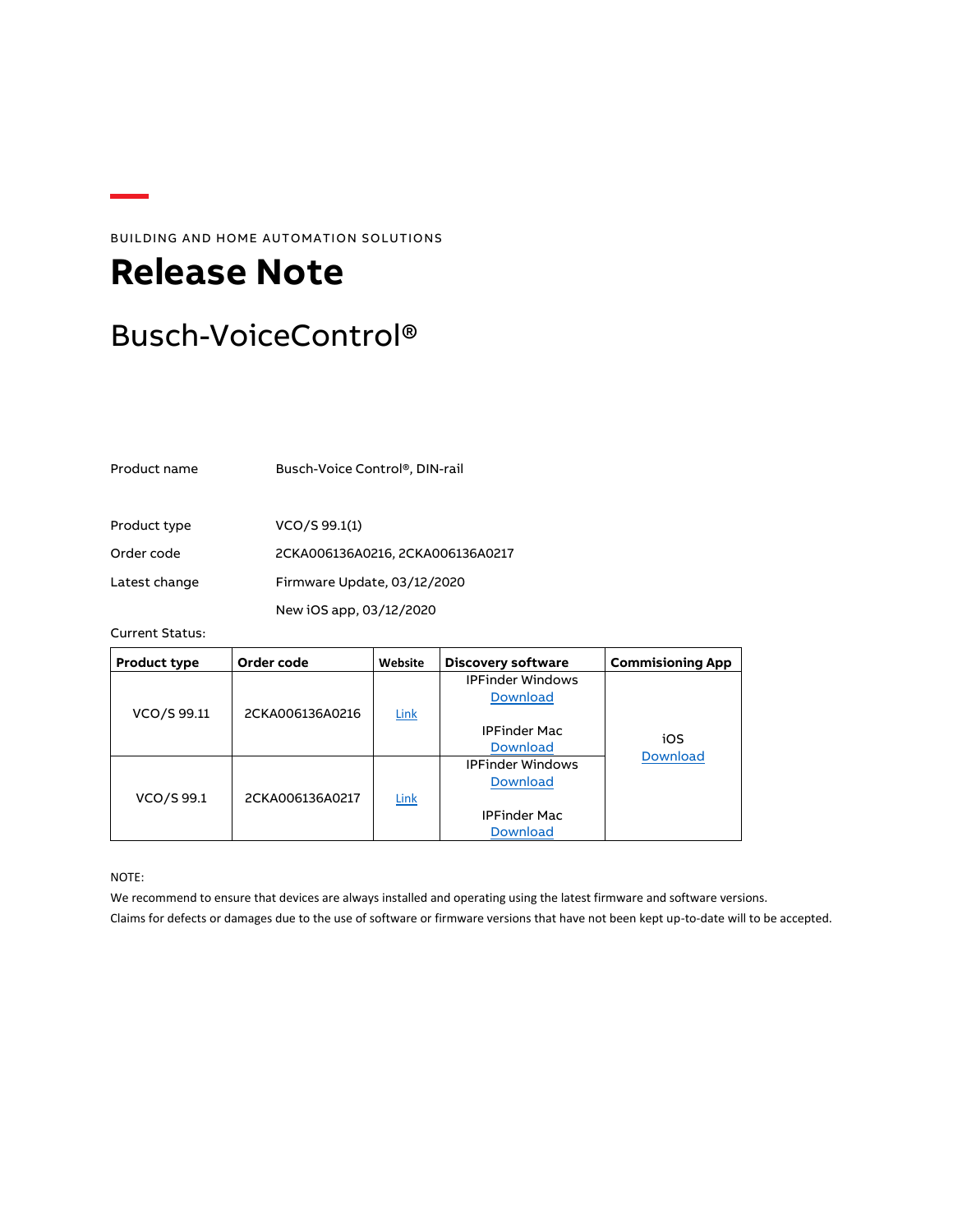| <b>Product Type</b> | <b>Version</b> | <b>Since</b> | <b>Updates and Release Notes</b>                                                                                                                                                                                                                                                                                                                                                                                                                                                                                                                                                                                                                                                                                                                                                                                                                                                                                                                                                                                                                                                                                                                                                                                                                                                                                                                                                                                                                                                                                                                                                                                                                                                                                                                                                                                                                                                                                                                                                                                                                                                                                                                                                                                |  |
|---------------------|----------------|--------------|-----------------------------------------------------------------------------------------------------------------------------------------------------------------------------------------------------------------------------------------------------------------------------------------------------------------------------------------------------------------------------------------------------------------------------------------------------------------------------------------------------------------------------------------------------------------------------------------------------------------------------------------------------------------------------------------------------------------------------------------------------------------------------------------------------------------------------------------------------------------------------------------------------------------------------------------------------------------------------------------------------------------------------------------------------------------------------------------------------------------------------------------------------------------------------------------------------------------------------------------------------------------------------------------------------------------------------------------------------------------------------------------------------------------------------------------------------------------------------------------------------------------------------------------------------------------------------------------------------------------------------------------------------------------------------------------------------------------------------------------------------------------------------------------------------------------------------------------------------------------------------------------------------------------------------------------------------------------------------------------------------------------------------------------------------------------------------------------------------------------------------------------------------------------------------------------------------------------|--|
| VCO/S 99.1(1)       | 1.1.0          | 12/2020      | Support for the new iOS VoiceControl app.<br>٠<br>Blinds support for Google Assistant. No tilt is currently<br>supported (by Google) and the Google Home app does not<br>support blinds as well, so only for voice commands.<br>Change in the thermostat for Google Home, for a change in<br>the protocol for the Google Home app.<br>Valve support for Google Assistant and HomeKit. (For<br>example for irrigating your garden)<br>The Google Home app does not support this yet, so only for<br>voice control for Google.<br>Temperature sensor for Google Assistant (no Google Home<br>$\bullet$<br>app support yet by Google)<br>Device name is now displayed on the login page of the device.<br>$\bullet$<br>Separate LED status when the device is updating its firmware<br>$\bullet$<br>(fast switching of both LEDs between green / red)<br>Bugfix: Fewer read commands on shutter / blinds, especially<br>$\bullet$<br>when controlling more than 1 blind/shutter.<br>Bugfix: Thermostat with new fields, do not have to use the<br>$\bullet$<br>cooling / heating enabled fields for showing the different<br>mode options in HomeKit / Alexa / Google<br>Blind Tilt support for HomeKit and Alexa<br>$\bullet$<br>Fan Support<br>$\bullet$<br>New accessory types for HomeKit<br><b>RGB</b> lights<br>$\circ$<br>Scene switch<br>$\circ$<br>Statusless button<br>$\circ$<br>Contact sensor<br>$\circ$<br>Smoke detector<br>$\circ$<br>Leak detector<br>$\circ$<br>CO sensor<br>$\circ$<br>CO2 sensor<br>$\circ$<br>Scene support for Google Home and Alexa<br>$\bullet$<br>RGB support for Google Home and Alexa<br>$\bullet$<br>Mode support (thermostat) for Google Home and Alexa<br>$\bullet$<br>The thermostat in the VoiceControl has now (when set to<br>$\bullet$<br>heating + cooling) several new objects:<br>o Thermostat on/off (optional) DPT 1.001<br>Heating/cooling switchover (optional) DPT 1.100<br>$\circ$<br>HVAC control mode (optional) DPT 20.105<br>$\circ$<br>The last object only works with the following values:<br>0, 1, 3 and 6 (0 = auto, 1 = heating, 3 = cooling, 6 =<br>off)<br>This object should make linking with air-<br>conditioning interfaces more easy. |  |
|                     | 1.0.2          | 11/2019      | Improved boot process after power outage<br>$\bullet$<br>Auto IP update when DHCP server enters network<br>$\bullet$<br>Minor stability improvements<br>$\bullet$                                                                                                                                                                                                                                                                                                                                                                                                                                                                                                                                                                                                                                                                                                                                                                                                                                                                                                                                                                                                                                                                                                                                                                                                                                                                                                                                                                                                                                                                                                                                                                                                                                                                                                                                                                                                                                                                                                                                                                                                                                               |  |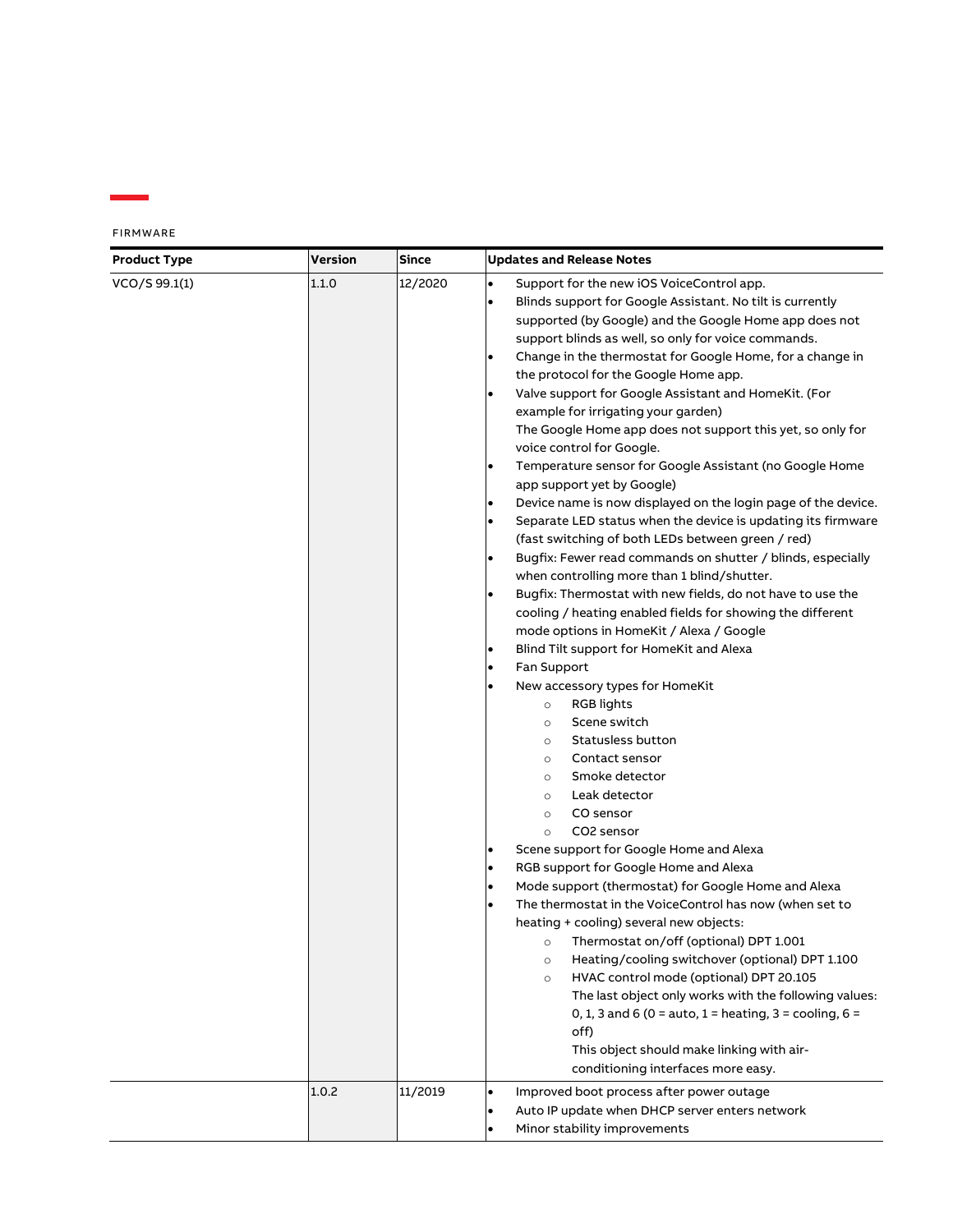| $\Omega$ | יח! | M<br>тпог.<br>17 H L<br>" |
|----------|-----|---------------------------|
|          |     |                           |

For firmware update please go t[o https://eu.mybuildings.abb.com/en/user/login/](https://eu.mybuildings.abb.com/en/user/login/) o[r https://my.busch](https://my.busch-jaeger.de/en/user/login/)[jaeger.de/en/user/login/](https://my.busch-jaeger.de/en/user/login/)

#### IOS APP

| <b>Product Type</b> | Version | Since   | Updates and Release Notes |
|---------------------|---------|---------|---------------------------|
| VCO/S 99.1(1)       | 1.0.0   | 12/2020 | Market introduction       |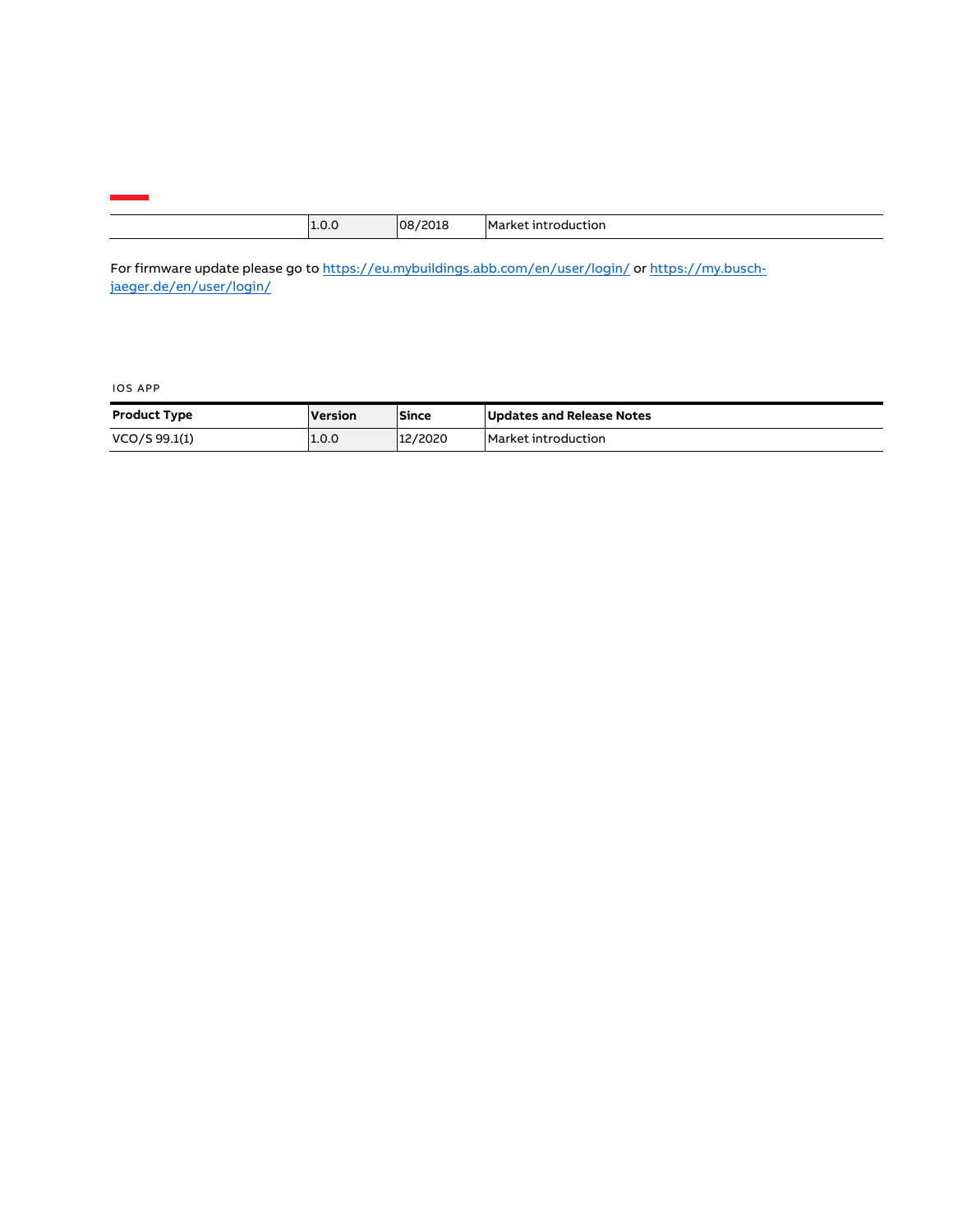HAUS- UND GEBÄUDEAUTOMATION

## <span id="page-4-0"></span>**Softwareinformation**

## Busch-VoiceControl®

| Produktname     | Busch-Voice Control®, REG        |
|-----------------|----------------------------------|
| Produkttyp      | VCO/S 99.1(1)                    |
| Bestellnummer   | 2CKA006136A0216, 2CKA006136A0217 |
| Letzte Änderung | Firmware Update, 03/12/2020      |
|                 | Neue iOS App, 03/12/2020         |

#### Aktueller Status:

| Produkttyp  | <b>Bestellnummer</b> | Webseite | Erkennungssoftware      | <b>Inbetriebnahme App</b> |
|-------------|----------------------|----------|-------------------------|---------------------------|
|             |                      |          | <b>IPFinder Windows</b> |                           |
|             |                      |          | <b>Download</b>         |                           |
| VCO/S 99.11 | 2CKA006136A0216      | Link     |                         |                           |
|             |                      |          | <b>IPFinder Mac</b>     |                           |
|             |                      |          | <b>Download</b>         | iOS                       |
|             |                      |          | <b>IPFinder Windows</b> | <b>Download</b>           |
|             |                      |          | <b>Download</b>         |                           |
| VCO/S 99.1  | 2CKA006136A0217      | Link     |                         |                           |
|             |                      |          | <b>IPFinder Mac</b>     |                           |
|             |                      |          | <b>Download</b>         |                           |

#### BEMERKUNG:

Wir empfehlen Ihnen, immer die aktuellste Softwareversion zu installieren. Ansprüche aus Mängeln oder Schäden aufgrund einer nicht aktuell gehaltenen Softwareversion können nicht geltend gemacht werden.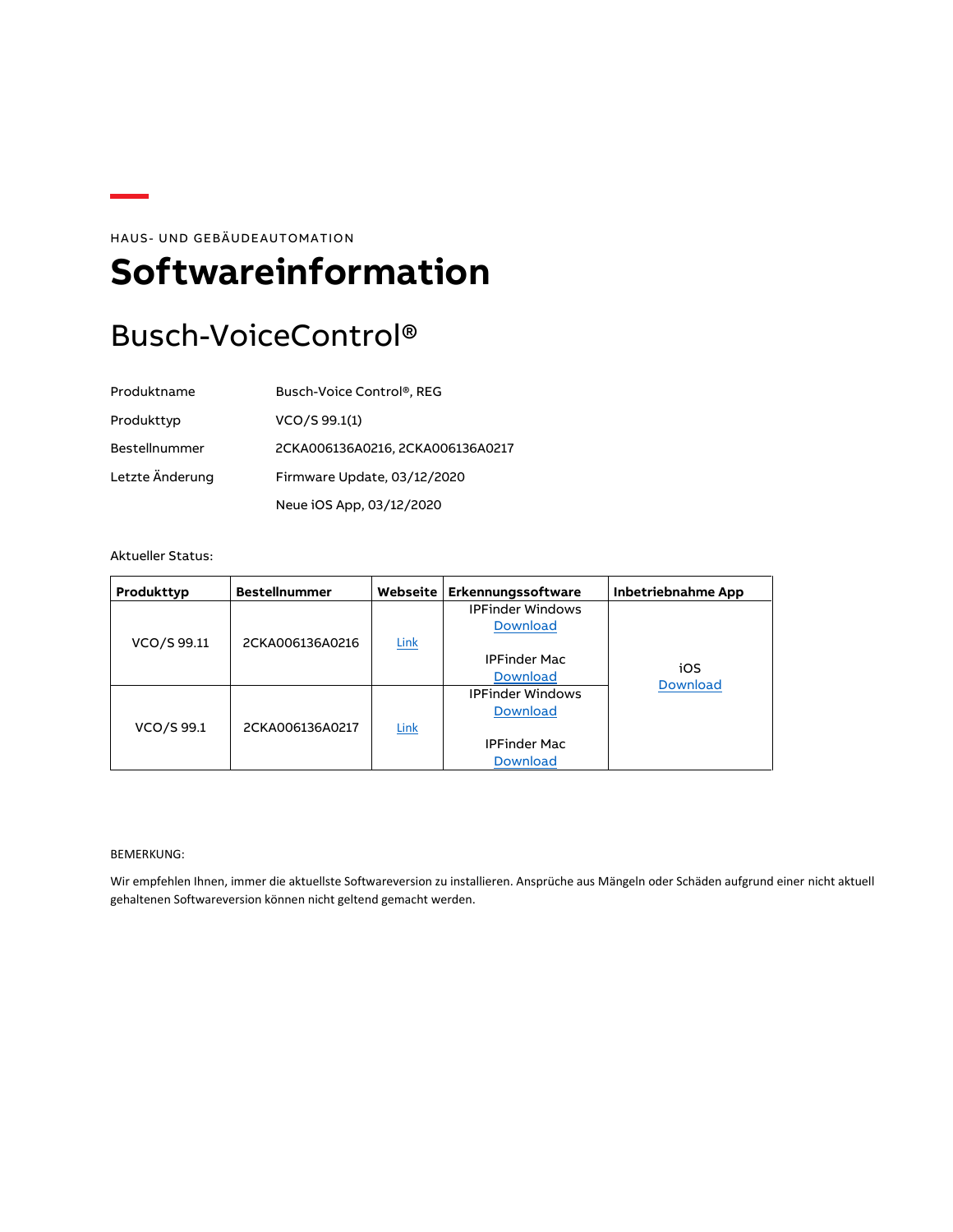FIRMWARE

Ė

| Produkttyp    | <b>Version</b> |         | Erscheinungsdatum Updates und Release Notes                                                                   |
|---------------|----------------|---------|---------------------------------------------------------------------------------------------------------------|
| VCO/S 99.1(1) | 1.1.0          | 12/2020 | $\bullet$<br>Unterstützung für die neue iOS VoiceControl-App.                                                 |
|               |                |         | $\bullet$<br>Jalousie-Unterstützung für Google Assistant. Derzeit                                             |
|               |                |         | wird keine Neigung (von Google) unterstützt, und die                                                          |
|               |                |         | Google Home-App unterstützt auch keine Jalousien, also                                                        |
|               |                |         | nur für Sprachbefehle.                                                                                        |
|               |                |         | Änderung in den Thermostat für Google Home, weil das<br>$\bullet$                                             |
|               |                |         | Protokoll für Google Home-App hat sich geändert.                                                              |
|               |                |         | Ventilunterstützung für Google Assistant und HomeKit.<br>$\bullet$                                            |
|               |                |         | (Zum Beispiel zur Bewässerung Ihres Gartens)                                                                  |
|               |                |         | Die Google Home-App unterstützt dies noch nicht, also                                                         |
|               |                |         | nur für die Sprachsteuerung für Google.                                                                       |
|               |                |         | Temperatursensor für Google Assistant (noch keine<br>$\bullet$                                                |
|               |                |         | Google Home App-Unterstützung von Google)                                                                     |
|               |                |         | Der Gerätename wird jetzt auf der Anmeldeseite des<br>$\bullet$                                               |
|               |                |         | Geräts angezeigt.                                                                                             |
|               |                |         | Separater LED-Status, wenn das Gerät seine Firmware<br>$\bullet$                                              |
|               |                |         | aktualisiert (schnelles Umschalten beider LEDs zwischen                                                       |
|               |                |         | grün / rot)                                                                                                   |
|               |                |         | Bugfix: Weniger Lesebefehle für Rollladen / Jalousien,                                                        |
|               |                |         | insbesondere wenn mehr als 1 Jalousie / Rollladen                                                             |
|               |                |         | gesteuert wird.                                                                                               |
|               |                |         | Bugfix: Thermostat mit neuen Feldern muss nicht die<br>Felder zum Aktivieren von Kühlung / Heizung verwenden, |
|               |                |         |                                                                                                               |
|               |                |         | um die verschiedenen Modusoptionen in HomeKit /<br>Alexa / Google anzuzeigen                                  |
|               |                |         | Jalousie Lammelen-Unterstützung für HomeKit und<br>$\bullet$                                                  |
|               |                |         | Alexa                                                                                                         |
|               |                |         | Lüfterunterstützung                                                                                           |
|               |                |         | Neue Zubehörtypen für HomeKit                                                                                 |
|               |                |         | RGB-Lichter<br>$\circ$                                                                                        |
|               |                |         | Szenenschalter<br>$\circ$                                                                                     |
|               |                |         | <b>Statuslose Taste</b><br>$\circ$                                                                            |
|               |                |         | Kontaktsensor<br>$\circ$                                                                                      |
|               |                |         | Rauchmelder<br>$\circ$                                                                                        |
|               |                |         | Wasserbruchmelder<br>$\circ$                                                                                  |
|               |                |         | CO-Sensor<br>$\circ$                                                                                          |
|               |                |         | CO2-Sensor<br>$\circ$                                                                                         |
|               |                |         | Szenenunterstützung für Google Home und Alexa<br>$\bullet$                                                    |
|               |                |         | RGB-Unterstützung für Google Home und Alexa<br>$\bullet$                                                      |
|               |                |         | Modusunterstützung (Thermostat) für Google Home und<br>$\bullet$                                              |
|               |                |         | Alexa                                                                                                         |
|               |                |         | Der Thermostat im VoiceControl hat jetzt (bei                                                                 |
|               |                |         | Einstellung Heizen + Kühlen) mehrere neue Objekte:                                                            |
|               |                |         | Thermostat ein / aus (optional) DPT 1.001<br>$\circ$                                                          |
|               |                |         | Heiz-/Kühlumschaltung (optional) DPT 1.100<br>$\circ$                                                         |
|               |                |         | HLK-Steuermodus (optional) DPT 20.105<br>$\circ$                                                              |